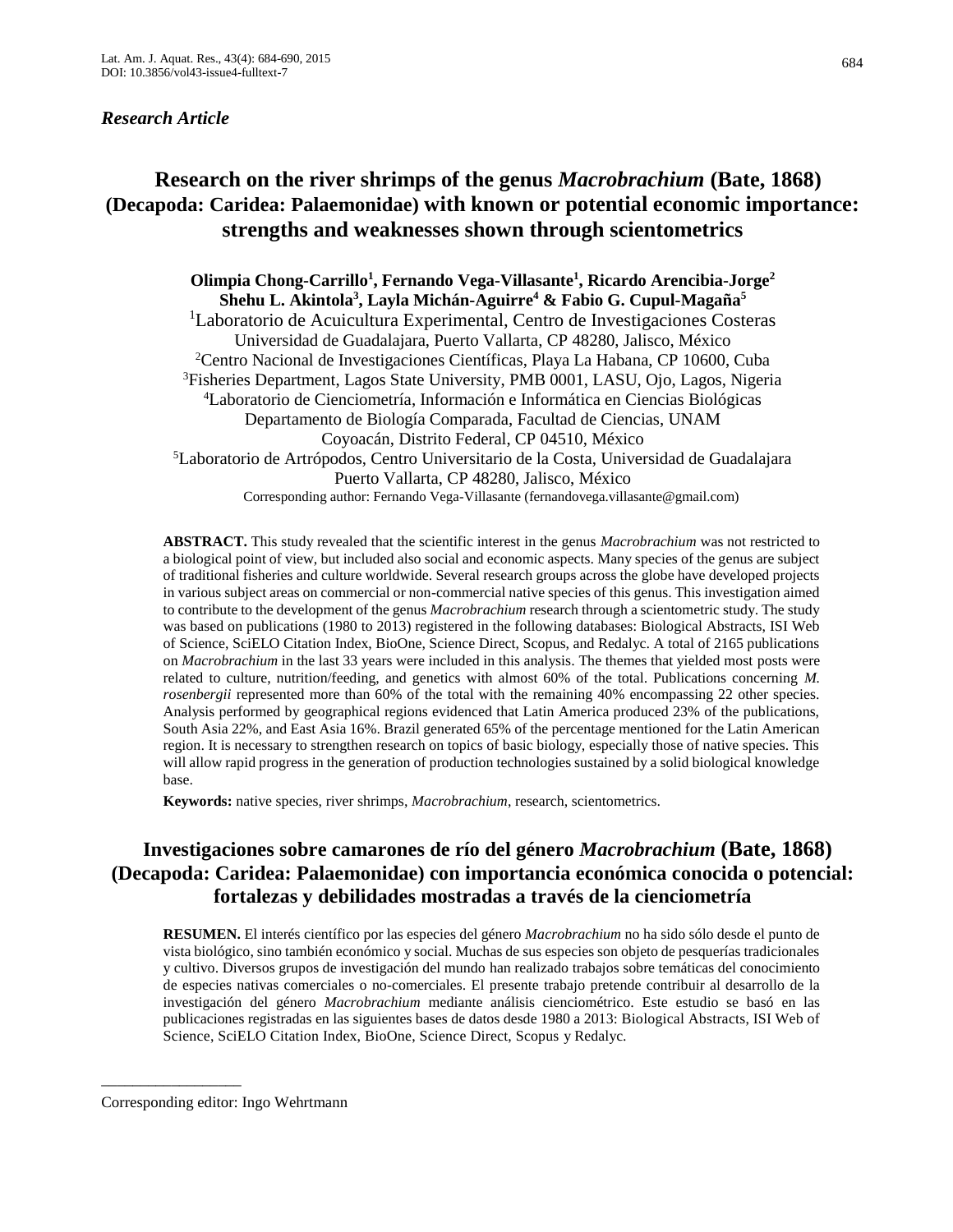El número total de publicaciones sobre *Macrobrachium* en los 33 años analizados fue de 2165. Las temáticas que más publicaciones mostraron (60% del total registrado) fueron las relacionadas con el cultivo, nutrición/alimentación y genética. Solo de *M. rosenbergii* se ha publicado más del 60% del total, el restante 39% de las publicaciones corresponde a 22 especies. El análisis por regiones geográficas puso en evidencia que Latinoamérica genera el 23%, Asia del Sur 22% y Asia Oriental 16% de los trabajos publicados. Sólo Brasil genera el 65% del total de Latinoamérica. Es necesario reforzar la investigación dirigida a temáticas de biología básica sobre todo en las especies nativas. Esto permitirá avanzar más rápidamente en la generación de tecnologías de producción sustentadas en una base sólida de conocimiento biológico.

**Palabras clave:** especies nativas, camarones de río, *Macrobrachium*, investigación, cienciometría.

#### **INTRODUCTION**

Among the suborder Caridea, the family Palaemonidae includes 36 genera (Holthuis, 1952). *Macrobrachium*  (Bate, 1868) (De Grave *et al*., 2008) constitutes the most diverse genus among the palaemonids, with at least 238 species distributed in tropical and subtropical streams and rivers around the world (Bauer, 2013). These shrimps are colloquially called prawns, acamayas, cauque, langostino or shrimp, depending on the region in which they are found (García-Guerrero *et al*., 2013).

The scientific interest in the genus *Macrobrachium*  is not limited to a biological point of view, but also includes social and economic aspects. Many of these species are subject of traditional fisheries and culture (García-Guerrero *et al*., 2013). According to New (2009), production of shrimp reaches hundreds of thousands of tons per year, most of which are *M. rosenbergii* (De Man, 1878), which is originally from Asia. This species known as "Malaysian shrimp" or "giant river prawn" has been the most studied one, and its farming production technology has been exported to many countries outside their original distribution area.

Since 1980, when the first meeting in Thailand on the culture of *M. rosenbergii* was held, there has been increased scientific research directed towards establishing optimal conditions for controlled production of this species as well as native *Macrobrachium*  species of economic importance (New & Nair, 2012). Although other native species have been studied, knowledge about them has not matched that on *M. rosenbergii*. Several research groups have developed works in various areas on commercial or noncommercial native species. Currently, there are no studies showing how research has evolved concerning this important genus of decapods, the interests of research groups and countries, and the knowledge areas, which remain poorly understood for most of the species.

According to Hess (1997) scientometrics can be defined as the "quantitative study of science, communication in science, and science policy". Therefore, this study aimed to contribute to the development of research on the genus *Macrobrachium*, through a scientiometric analysis of scientific papers published and archived in various databases in the past three decades. In particular, this investigation has led to highlighting species with clear or potential economic value.

#### **MATERIALS AND METHODS**

The study, carried out according to the methodology of Michán & Llorente-Bousquets (2010), included publications from 1980 to 2013 and registered in the following databases: Biological Abstracts, ISI Web of Science, SciELO Citation Index, BioOne, Science Direct, Scopus and Redalyc. In particular the Latin American databases (SciELO and Redalyc) were considered since they included some journals not compiled on commercial international databases. These omissions could cause a significant bias in the final results. In each of the databases all records containing the word *Macrobrachium* in the title, abstract, and keywords fields were searched. The records were collected from databases and systematized in a particular database organized with the aid of the EndNote X7 ® (Thomson Reuters ®) software. The data were subsequently validated and standardized, selecting the items that addressed species with known or potential economic importance. Analysis was then carried out by the following categories:

- i) Theme: words in this selection were adjusted to include: farming, nutrition/feeding, genetics, reproduction, ecology, physiology, pathology, taxonomy, and behavior;
- ii) Species: all species of the genus *Macrobrachium*  that appear in any scientific document;
- iii) Countries: the entire world is covered both by region and by individual countries;
- iv) Authors: the most prolific authors were recorded;
- v) Institutions: universities, research centers, and others that have made major contribution to the study of this genus.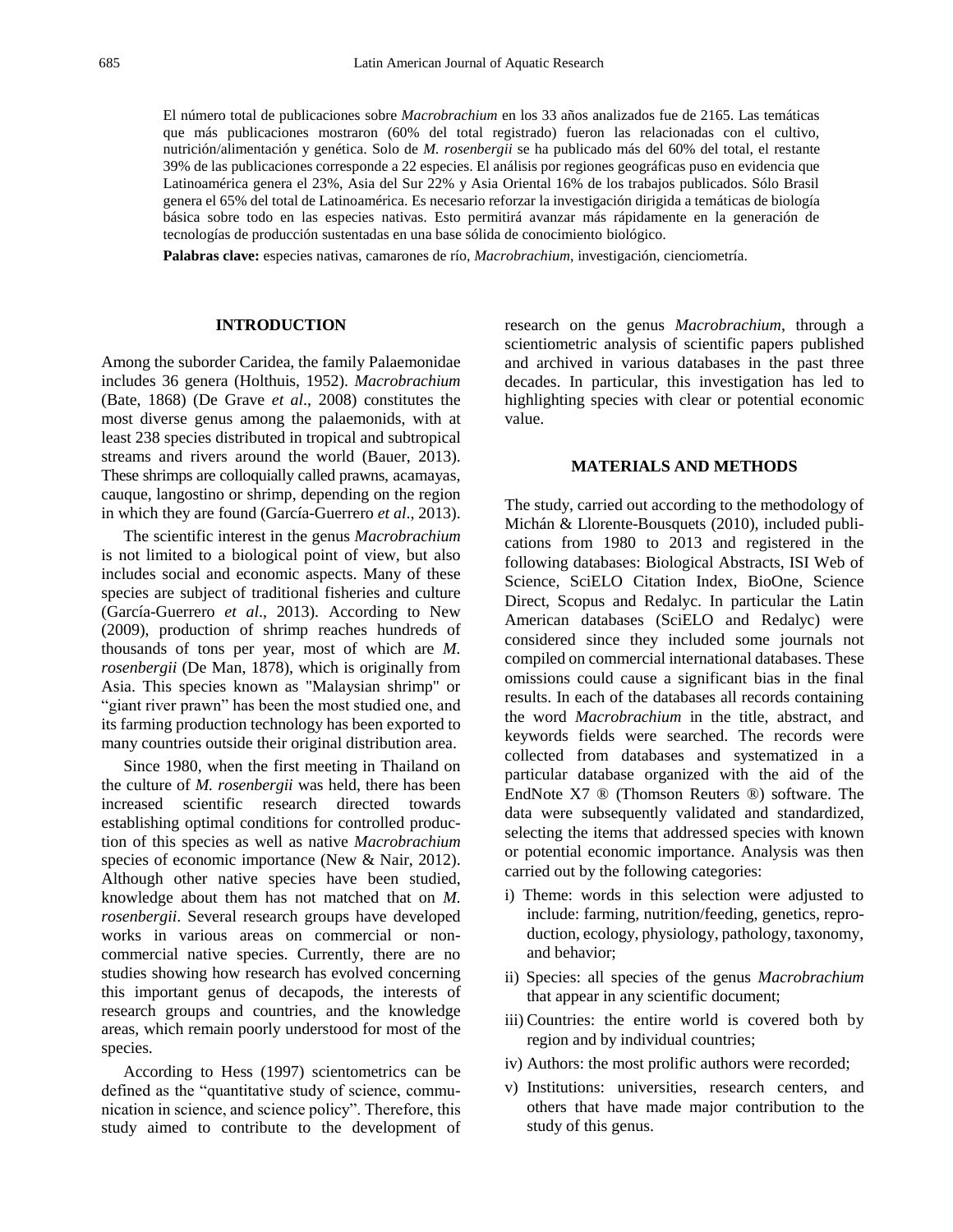686

The data sets obtained by this process were transferred to Excel® spreadsheets (Microsoft®) for further analysis.

#### **RESULTS**

The total number of publications concerning *Macrobrachium* in the 33 years under review and within the above-mentioned terms was 2165. The lowest number of publications was in the 80' and showed a stable trend. A significant increase was observed in the early 90', particularly during the second half of this decade; and the trend of increasing number of publications continued up to 2013 (Fig. 1).

The number of publications per subject per decade is shown in Fig. 2. The themes that yielded most posts were related to the culture (947), nutrition/feeding (422), and genetics (262). Considerably fewer publications referred to the other research areas. The three above-mentioned most popular topics showed an upward trend with steep slopes, where publications about culture stood out. However, subjects with the lowest number of publications also showed an increase but less pronounced.

When the total number of publications by subject was analyzed, it was noted that those related to culture and nutrition/feeding accounted for more than 60% of the total. The remaining subjects shared the other 40% out of which genetics was about 12%. *Macrobrachium* 

*rosenbergii* comprised more than 60% of the total publications (Fig. 3). The other 22 species made up approximately 40% of the published studies in the databases. *M. amazonicum* (Heller, 1862) and *M. nipponense* (De Haan, 1849) represented 6.2% and 6.5% respectively, of the published literature. *M. amazonicum* was the most studied and analyzed species in the American region followed by *M. carcinus*  (Linnaeus, 1758) and *M. acanthurus* (Wiegman, 1836) with 14% and 13% respectively. These three species accounted for 56% of the published literature. The remaining nine Latin American species accounted for 44%: *M. olfersii* 10%, *M. borelli* 9%, *M. tenellum* and *M. americanum* 5% each, *M. jelskii* and *M. ohione* 4% each, *M. heterochirus* and *M. crenulatum* 3% each, and *M. birai* with 1%.

The country analysis (Fig. 4) revealed that only four of the 21 contributing countries provided more than 50% of published papers. India led the countries with almost 20%, followed by Brazil with 14.4%, United States of America with 10.4%, and China with 9.0%. The analysis by region demonstrated that Latin America produced 23% of the papers published, South Asia 22%, and East Asia 16%. Therefore, these three regions accounted for more than 50% of publications concerning *Macrobrachium*. In Latin America, Brazil produced the majority of publications (65%), followed by Mexico (19%). The ten authors with most scientific publications regarding the genus are indicated in Fig. 5. Universities and research centers that are mentioned in



**Figure 1.** Number of manuscripts published worldwide concerning the genus *Macrobrachium* in 33 years. The dashed circle indicates the unusual decline in scientific publications regarding *Macrobrachium*, probably caused by the global economic crisis.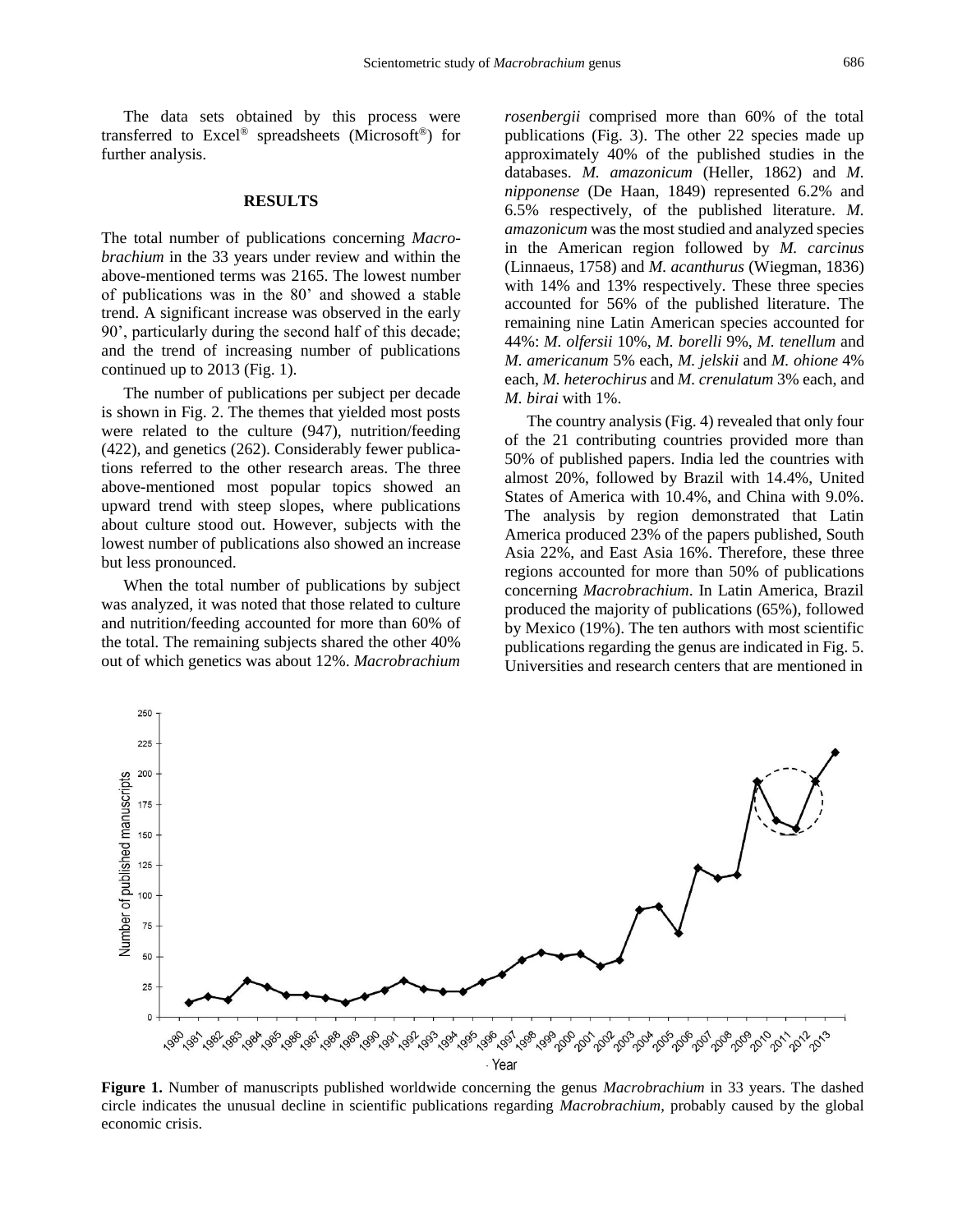

**Figure 2.** Number of manuscripts published per decade regarding the genus *Macrobrachium* by subject.



**Figure 3.** Worldwide publications concerning the genus *Macrobrachium* by species. White bars and circle represent the American species.

the literature are shown in Fig. 6. The University of São Paulo is the institution that produced most of the publications concerning economically important prawns of the genus *Macrobrachium.*

#### **DISCUSSION**

As far as we know, the only previous evaluation of the scientific literature concerning the genus *Macrobrachium* was published by García-Guerrero *et al.* (2013); these authors discussed 195 scientific papers



**Figure 4.** Publications about the genus *Macrobrachium*  by geographical area and country.

regarding Latin American species of the genus. Their results agreed with those presented in this study and revealed that scientific articles published on grow-out techniques comprised the highest percentage (21%). However, their findings about the number of publications focused on nutrition and genetics differed from the trends detected in the present study. In the above-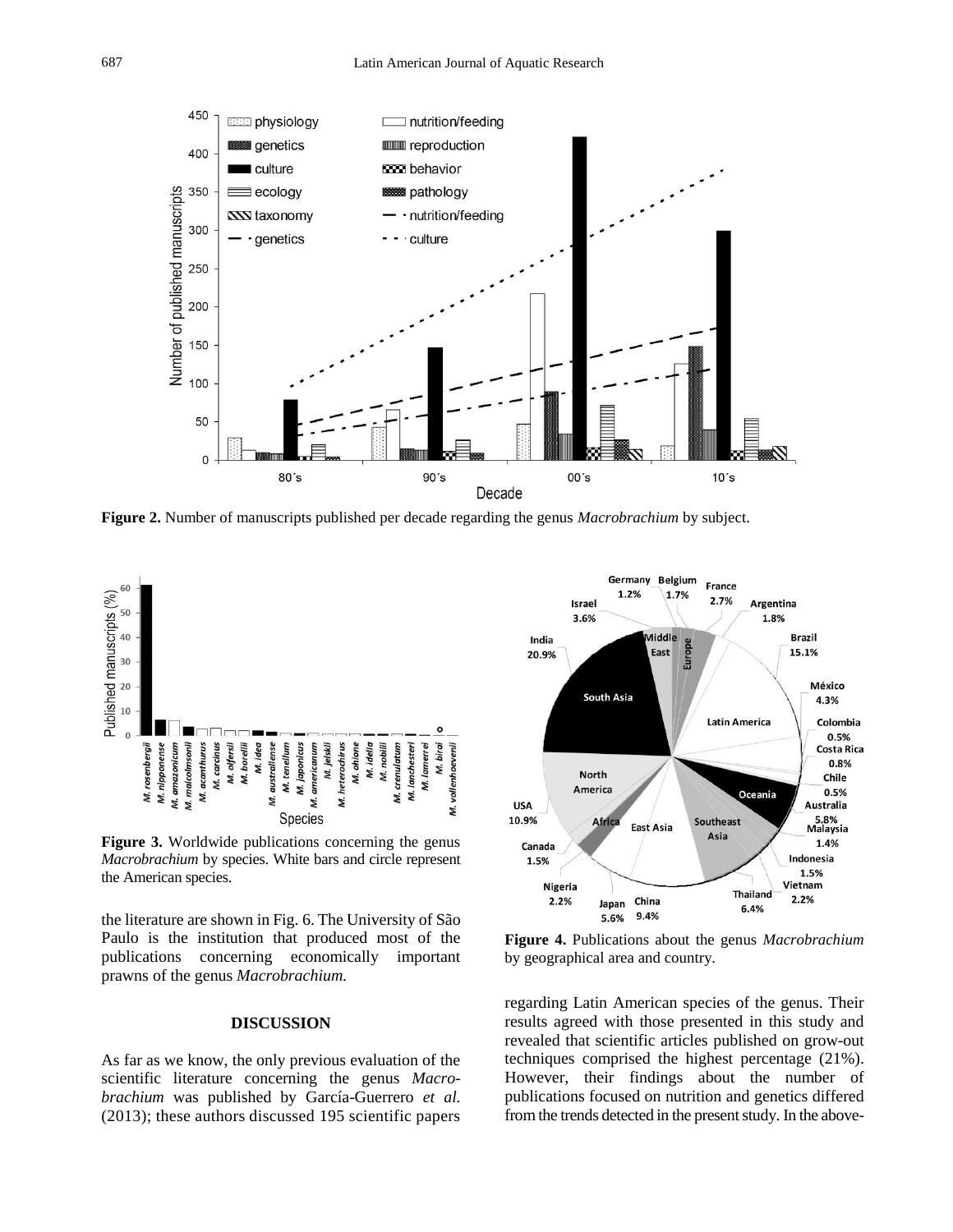

**Figure 5**. Top ten authors of *Macrobrachium* publications worldwide.

mentioned study (García-Guerrero *et al.*, 2013), the authors found that subjects regarding physiology (15%), reproduction (9%), and phylogeny, taxonomy and systematics (9%) showed the highest percentage of published results, while nutrition and genetics were represented by 5% and 2% of the total, respectively. These findings differ from those of the present study where nutrition and genetics are two of the three main themes covered by published manuscripts. Nevertheless, the study of García-Guerrero *et al*. (2013) included only Latin American species of *Macrobrachium*  whereas our study comprised species on a global level including *M. rosenbergii* with a high number of publications. Despite these differences between both studies, culture was by far the topic that generated the highest number of scientific publications.

After the conference on "Giant Prawn", held in Thailand in 1980, a slight increase in the number of publication concerning the genus was observed, but scientific production remained stable during that decade. The largest increase was observed in the early '90s. This phenomenon is probably due to the development of new technologies, most of them related to culture innovations, feed formulations, diagnosis and treatments of diseases, and reproduction techniques (Chong-Carrillo *et al.*, unpublished data). We assume that the 80's had a scientific production stimulated by the above-mentioned meeting, and investigations regarding developing production technologies were intense but had not yet resulted in publications. By the 90's, new research groups began to consolidate their studies towards production of culture techniques. However, scientists also published their findings about other scientific aspects working with native species as well as non-native species (for example Brazilian groups led by John C. McNamara and Wagner C. Valenti, as well as many Indian groups working on *M. rosenbergii*).

The explosive growth of scientific production noticed from the first part of the 90's has not slowed until recently. Although there have been declines in the published scientific production as manifested in 2010 and 2011, only two years after the onset of the global economic crisis, there was a remarkable rebound in 2009, probably due to the inertia of scientific production that had already been carried out in previous years. The decrease that occurred in 2010 and 2011 might be associated with the effects of the global economic crash, which started in 2008 and lasted until 2011, with deleterious effects in all areas of the world development, including science and technology country budgets (Chinn, 2010). Only three years later the trend of scientific production got back to previous levels.

Revising the topics addressed in the scientific literature, it is obvious that the highest number of these publications referred to culture aspects. Studies of culture techniques, nutrition, and genetics were certainly those topics related to developing a more efficient production. Noticeable was the fact that genetics was also an emerging topic in the field of scientific publications on *Macrobrachium*. The growth of genetic themes started at the beginning of the 90's, ten years later than the other two most popular themes. If production trends remain as they are today, we are likely to see a gradual overlap in the number of publications of the three main topics. However, the remaining topics (ecology, physiology, reproduction, pathology, taxonomy and behavior), which might provide the biological basis for the other three most popular themes, showed a poor increase in publications especially with regard to native species.

FAO (2012) has repeatedly mentioned the need for increased research on native species before introducing alien species. This suggestion is particularly emphasized in its report: State of Fisheries and Aquaculture 2012 (Sofia 2012 Report; FAO, 2012). Although various research groups worldwide have addressed this advice, it has not influenced the ongoing increase of scientific publications based on studies regarding *M. rosenbergii*. Research groups from Asia, Oceania, USA, and Israel supported the scientific production about this species. While this trend has not been reversed, many countries have developed studies on native species in actual or potential farming. Noteworthy examples are the groups in Brazil, with the largest number of publications on native species, particularly concerning *M. amazonicum*. Another already cultivated species that has produced a lot of publications is *M. nipponense* in China and *M. malcomsonii* (H. Milne-Edwards, 1844) in India. In Latin America, there are also efforts on research and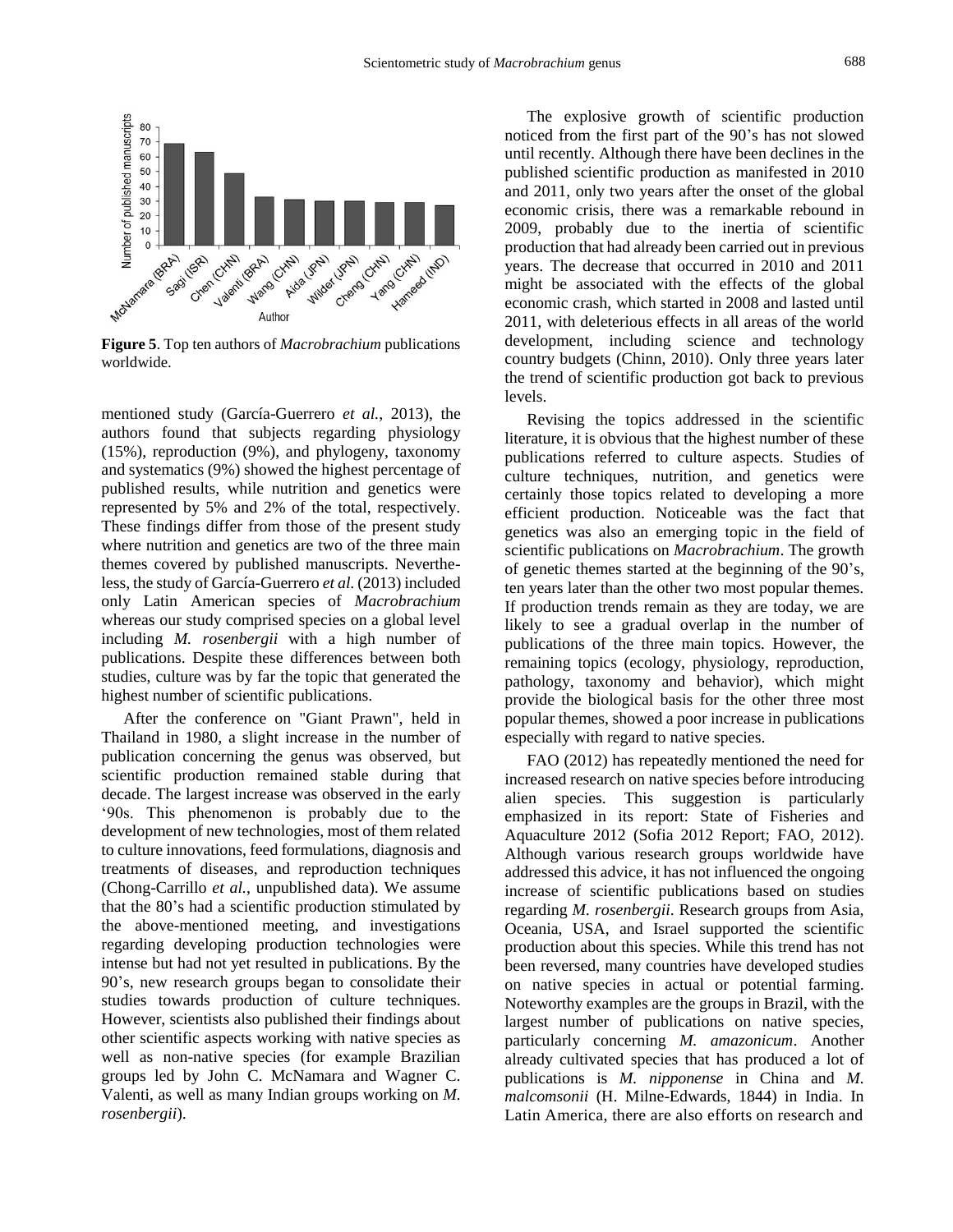

publications about native species: Brazil has provided a significant number of publications regarding *M. amazonicum*, as well as about species such as *M. acanthurus*, *M. olfersii* (Wiegmann, 1836), and *M. carcinus*, among others. Argentine groups have made significant progress in scientific knowledge about *M. borellii* (Nobili, 1896), especially in the areas of basic biology, placing this species as one of the most studied ones in the Americas. Great research efforts, though scattered, are being made in Mexico with *M. tenellum* (Smith, 1871), *M. americanum* (Bate, 1868), and *M. carcinus*.

Brazil has devoted considerable more human and funding resources compared to other countries in the region: in 2011 Brazil spent 1.6% of its gross domestic product (GDP) in science and technology, a considerably higher percentage when compared to 0.62% of Argentina, 0.48% of Costa Rica, 0.46% of México, 0.42% of Chile, and 0.18% of Colombia (World Bank, 2014). It is thus clear that the higher the support for science and technology, the higher is the capacity for knowledge generation; a premise valid in the case of *Macrobrachium* research.

Worldwide, the ten most productive scientists regarding *Macrobrachium* research include two Brazilians (John C. McNamara and Wagner C. Valenti), Amir Sagi from Israel (4.4% of GDP in science and technology), and Jian Chu Chen from China (1.8% of GDP in science and technology), among others. Again, Brazil shows a considerable advantage compared to other countries with regard to institutions and centers studying *Macrobrachium*. The University of São Paulo (USP) stood out as the foremost institution worldwide concerning scientific publications about *Macrobrachium*. According to Scimago Institutions Rank (SIR) 2013, the USP ranked 12 in the overall list, and first in the 2013 Iberoamerican SIR.

The results shown in the Figures 5 and 6 were obtained solely from the ISI database because it remained the most important global reference in the analysis and evaluation of published science. We are aware that the inclusion of other databases may modify results obtained in the present investigation.

The scenario described in this study allowed us to conclude that there are clear conclusions regarding research about *Macrobrachium* in the world: i) scientific publications on *Macrobrachium* is on the rise worldwide; ii) there is a strong scientific community that focuses its research efforts on this genus; iii) main topics address and are intended to resolve issues of growing and breeding; iv) there is a trend of increasing research on native species; v) compared to developed countries,, emerging countries are devoting more efforts to conduct research concerning *Macrobrachium*; vi) renowned universities and research centers globally support scientific productivity regarding *Macrobrachium*.

There are, however, also weaknesses: i) research is mainly directed to *M. rosenbergii*, while the number of